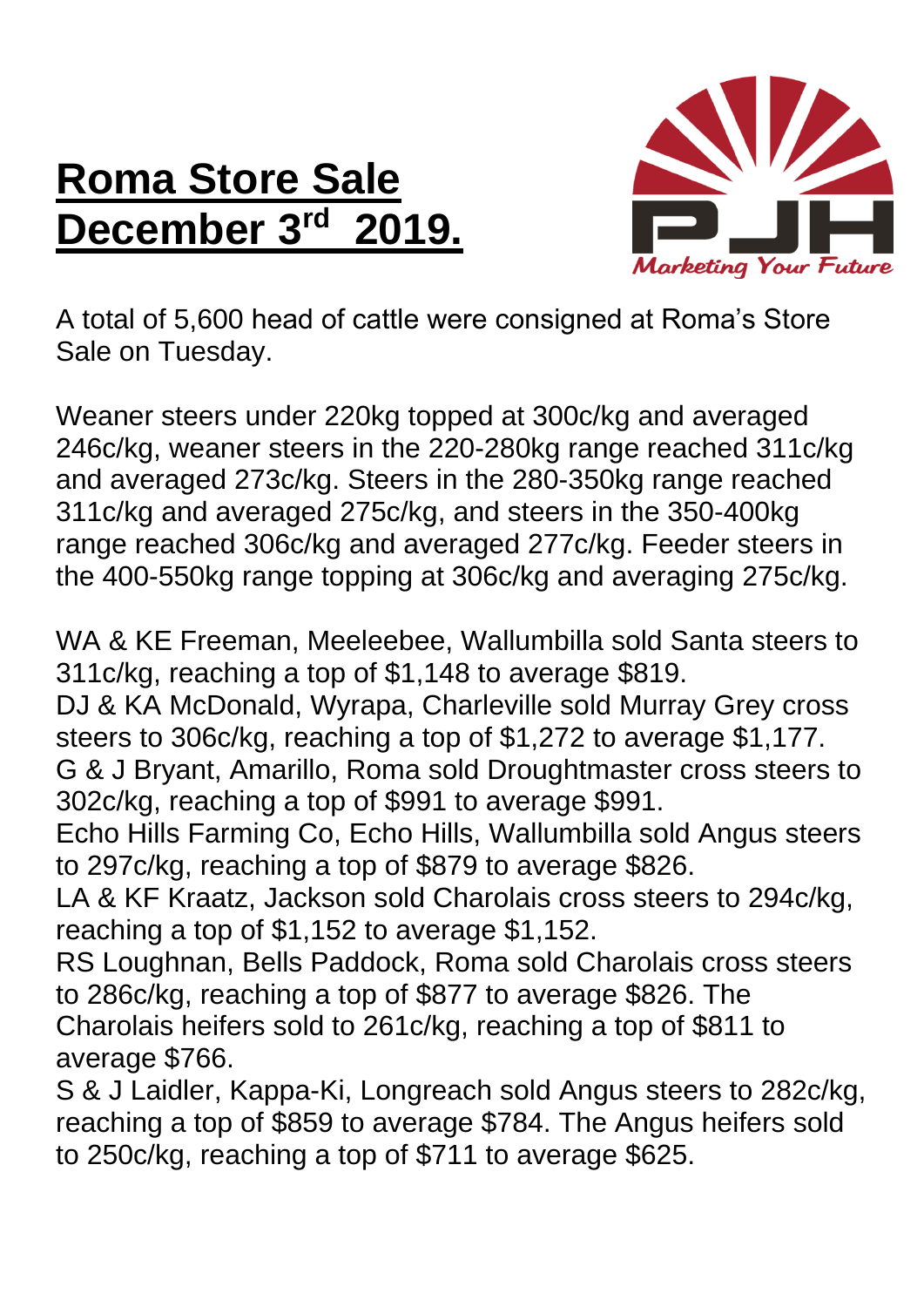Heifers under 220kg topped at 252c/kg and averaged 195c/kg, while heifers in the 220-280kg range topped at 268c/kg and averaged 229c/kg. Heifers in the 280-350kg range topped at 261c/kg, averaging 226c/kg. Heifers in the 350-450kg range topped at 250c/kg, averaging 225c/kg.

Mooga Hills Grazing Company, Ok, Roma sold Angus cross heifers to 268c/kg, reaching a top \$744 to average \$633. CT & JV Varidel, Carisbrooke, Yuleba sold Angus heifers to 264c/kg, reaching a top of \$731 to average \$591.

JP & KA Pearson, Roselea, Roma sold Santa cross heifers to 260c/kg, reaching a top of \$698 to average \$698.

VJ & GL Packer & Sons Pty Ltd, Kurrajong, Roma sold Charolais cross heifers to 258c/kg, reaching a top of \$1,050 to average \$666.

Dalmally Grazing Co, Dalmally, Roma sold Charolais cross heifers to 248c/kg, reaching a top of \$865 to average \$819. Cows in the 300-400kg range reached 229c/kg and averaged 123c/kg, while cows in the 400kg-500kg range reached 247c/kg and averaged 184c/kg. Cows over 500kg topped at 250c/kg, averaging 228c/kg.

RP & EA Murphy, Prairie Flats, Charleville sold Santa cross cows to 247c/kg, reaching a top of \$1,194 to average \$1,194. GN & JR Blacket, Tamanick, Mitchell sold Droughtmaster cross cows to 240c/kg, reaching a top of \$1,234 to average \$983.

## *PJH sell 4 th position next week.*